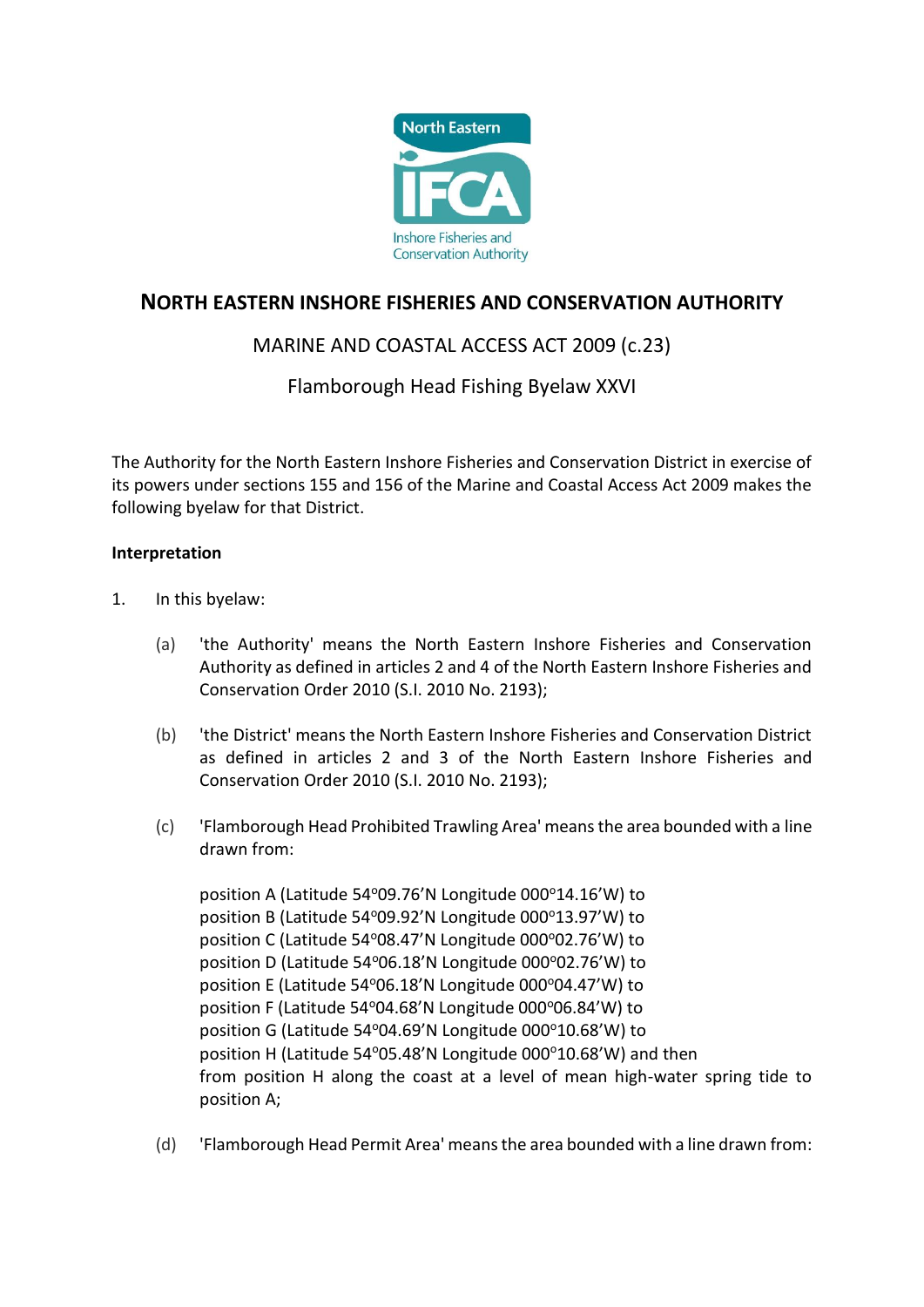position C (Latitude 54°08.47'N Longitude 000°02.76'W) to position I (Latitude 54°08.11'N Longitude 000°00.01'E) to position J (Latitude 54°04.67'N Longitude 000°00.13'E) to position F (Latitude 54°04.68'N Longitude 000°06.84'W) to position E (Latitude 54°06.18'N Longitude 000°04.47'W) to position D (Latitude 54°06.18'N Longitude 000°02.76'W) and then from position D back to position C;

- (e) 'Special permit' means a permit, issued in respect of a specified vessel under paragraph 5 of this byelaw dated and signed by the Clerk of the Authority;
- (f) 'trawling activities' means towing a net to catch fish;
- (g) 'beam trawling' means single or multiple vessels engaged in towing a singular or multiple trawl with a beam fixed across the mouth of the associated net; and
- (h) 'multi rig' vessel trawling means single or multiple vessels towing multiple nets to catch fish.

### **Prohibitions**

- 2. No vessel shall engage in any trawling activities within the Flamborough Head Prohibited Trawling Area.
- 3. No vessel shall engage in any trawling activities within the Flamborough Head Permit Area unless that vessel holds a valid special permit.
- 4. Beam and multi-rig vessel trawling are prohibited within the Flamborough Head Permit Area.

#### **Permits**

- 5. Special permits will be issued by the Authority to applicants meeting the following criteria:
	- (a) The vessel is registered as a fishing vessel in accordance with Part II of the Merchant Shipping Act 1995 or in the Channel Islands or the Isle of Man and holds a valid current fishing licence issued by the appropriate United Kingdom Fisheries Department at the time the application is made; and
	- (b) The vessel holds a valid special permit to trawl within the Flamborough Head European Marine Site under the byelaw referred to in paragraph 14 at the date of confirmation of this byelaw.
- 6. Special permits will remain valid until a formal change of ownership affects the major shareholding of the vessel to which they were issued. Major shareholding means the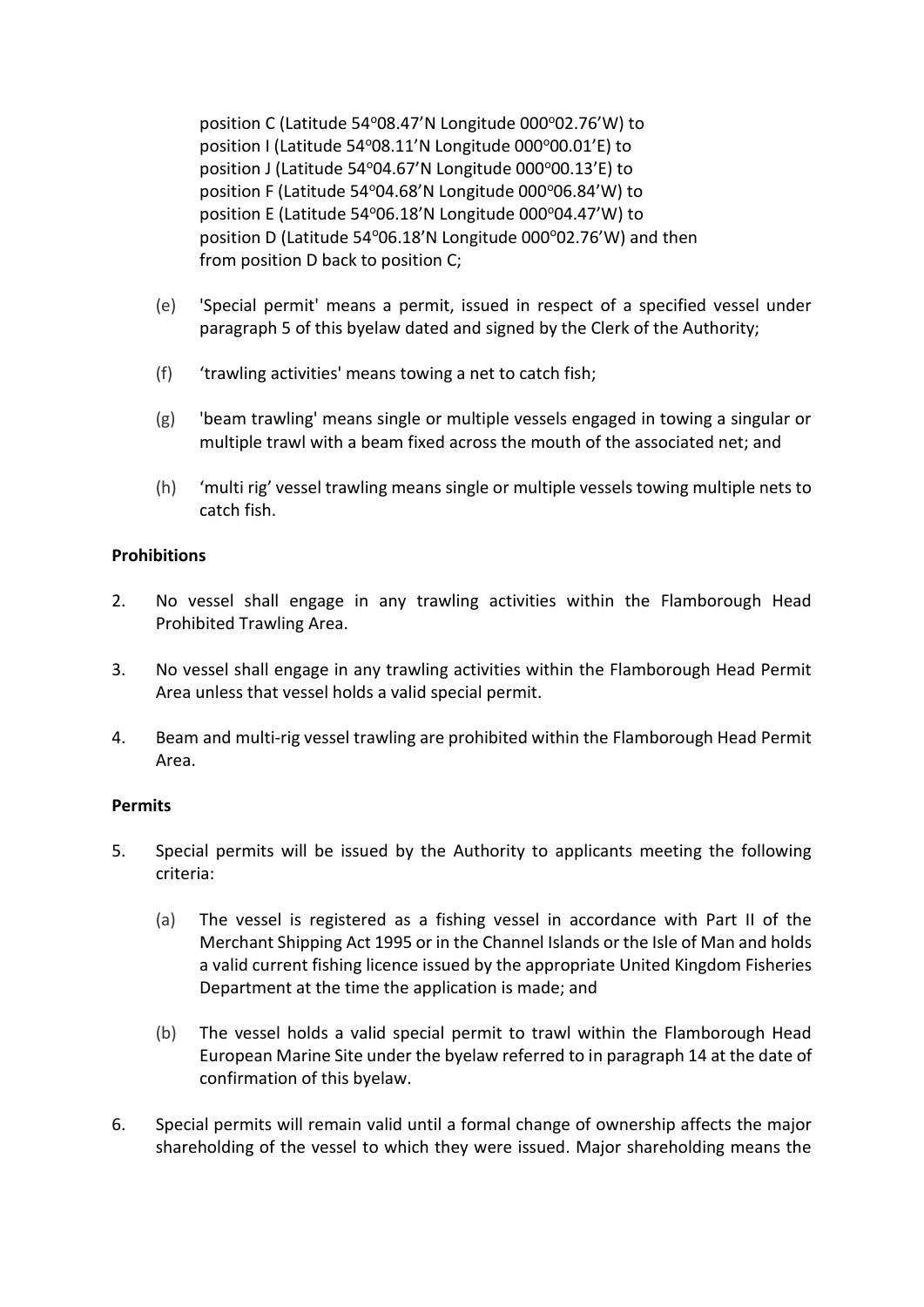largest allocation of shares in the vessel as detailed on the vessel's Certificate of Registry.

- 7. Special permits are not transferable except where a change of major shareholding, relating to the vessel, named on the permit, occurs between father and son or father and daughter.
- 8. Special permits must be immediately surrendered to the Authority if no longer required by the owner or owners of the vessel to which it was issued.

### **Fishery Closures**

- 9. If the Authority considers it necessary for the purposes of ensuring additional protection to the interest features of the 'Flamborough Head Permit Area' it shall suspend special permits for a specified period. In taking such a decision the Authority will consider:
	- (a) all available and current scientific and survey data;
	- (b) internal scientific advice from within its membership;
	- (c) any advice provided by the Centre for Environment, Fisheries and Aquaculture Sciences;
	- (d) any advice provided by Natural England or other external authorities, organisations, persons or bodies as the Authority thinks fit; and
	- (e) information from any other relevant source.

Such a suspension could apply to either the entire Flamborough Head Permit area or part of it.

- 10. Prior notice of such action will be provided in writing to all special permit holders and through publication on the Authority's website and in local newspapers, at least ten working days prior to any decision being made.
- 11. Any representations must be lodged in writing to the Authority within five working days of the date of the original notice provided to special permit holders.
- 12. Such representations will be considered by the Authority members in combination with the considerations listed in paragraph 9 and a final decision will be made.
- 13. Notification of the final decision, including suspension of permits will be made in writing to all special permit holders and through publication on the Authority's website and in local newspapers within five working days of the decision being taken.